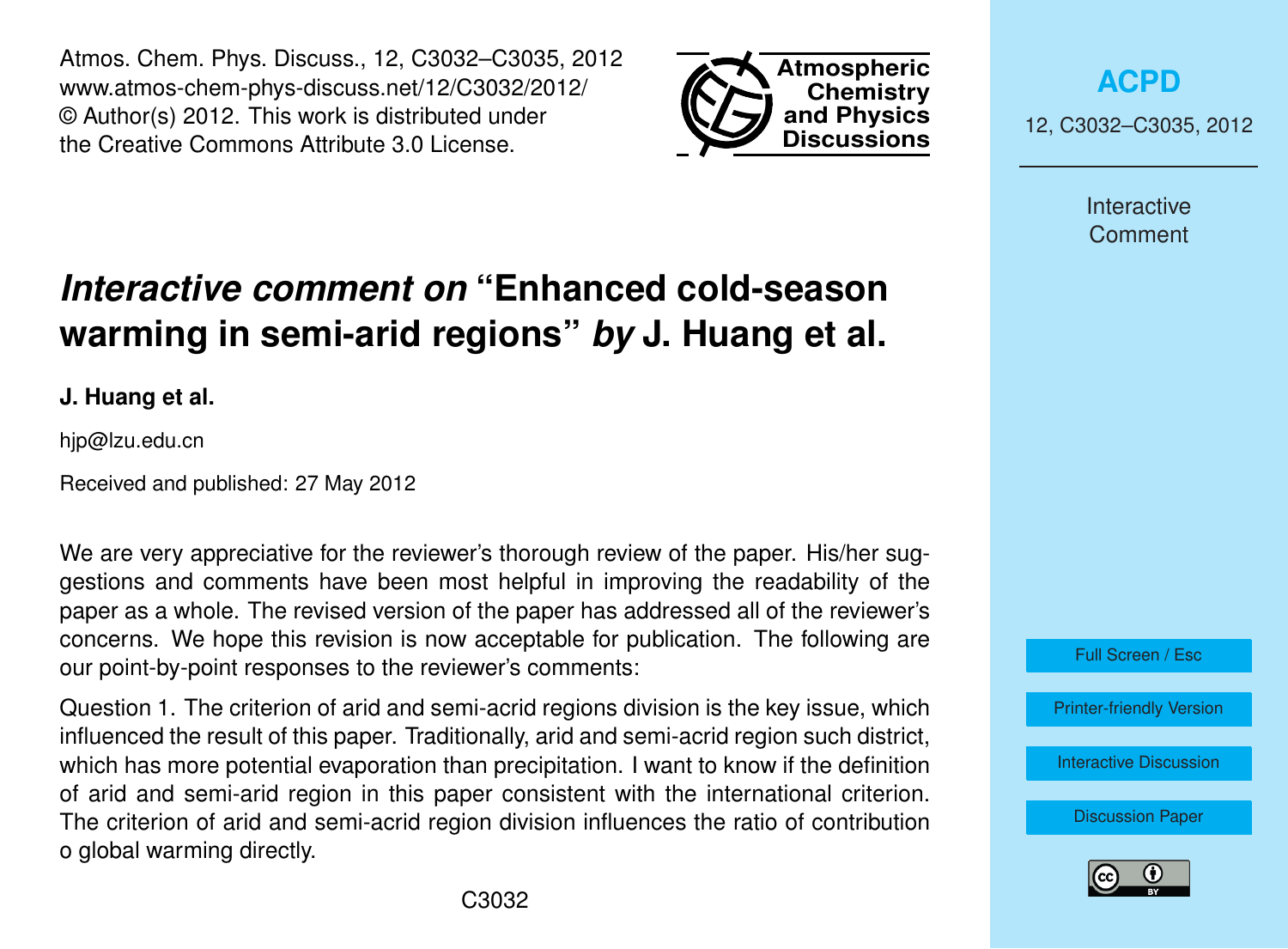Response: The classification of different region is cited from the paper below:

Rotenberg, E. and Yakir, D.: Contribution of semi-arid forests to the climate system, Science, 327, 451-454, 2010.

Question 2. In figure 1, the semi-arid region is defined by the 109 years mean annual precipitation from 1901-2009. While it should be defined by 30 years mean annual precipitation, such as from 1961-2009, according to the international convention. This will avoid the influence to global climatic regions division of the long-term precipitation trend, so as to obtain a more exact global climatic regions division.

Response: Both the annual precipitation of 1901 to 2009 and 1961 to 2009 have been used to classify the climatic regions, the results related with the period of 1961 to 2009 have not been showed in the manuscript because the results are similar.

Question 3. In Figure 2, the linear trend of temperature change should be significant tested to make sure if the temperature trend is reliable or not.

Response: Yes. The significant test of temperature trend has been checked for all region and most of the area especially the semi-arid region pass the 95% significant test (blue color in the Figure below, the value in the figure is the temperature trend).

Question 4. in line 113, the word "expect" should be "except"

Response: the word of "expect" have been changed to "except"

Question 5. As we all know, the increasing trend of land surface air surface temperature over southern hemisphere is smaller than northern hemisphere's. We can see that the increasing trend of surface air temperature over the arid regions of northern hemisphere is smaller than the increasing trend of the semi-arid regions. On the contrary, the southern hemisphere has an opposite result. This phenomenon is very interesting. Can the author discuss a little bit here why does this happen?

Response: The phenomenon of warming in southern hemisphere is reasonable, i.e.:

12, C3032–C3035, 2012

Interactive **Comment** 



[Printer-friendly Version](http://www.atmos-chem-phys-discuss.net/12/C3032/2012/acpd-12-C3032-2012-print.pdf)

[Interactive Discussion](http://www.atmos-chem-phys-discuss.net/12/4627/2012/acpd-12-4627-2012-discussion.html)

[Discussion Paper](http://www.atmos-chem-phys-discuss.net/12/4627/2012/acpd-12-4627-2012.pdf)

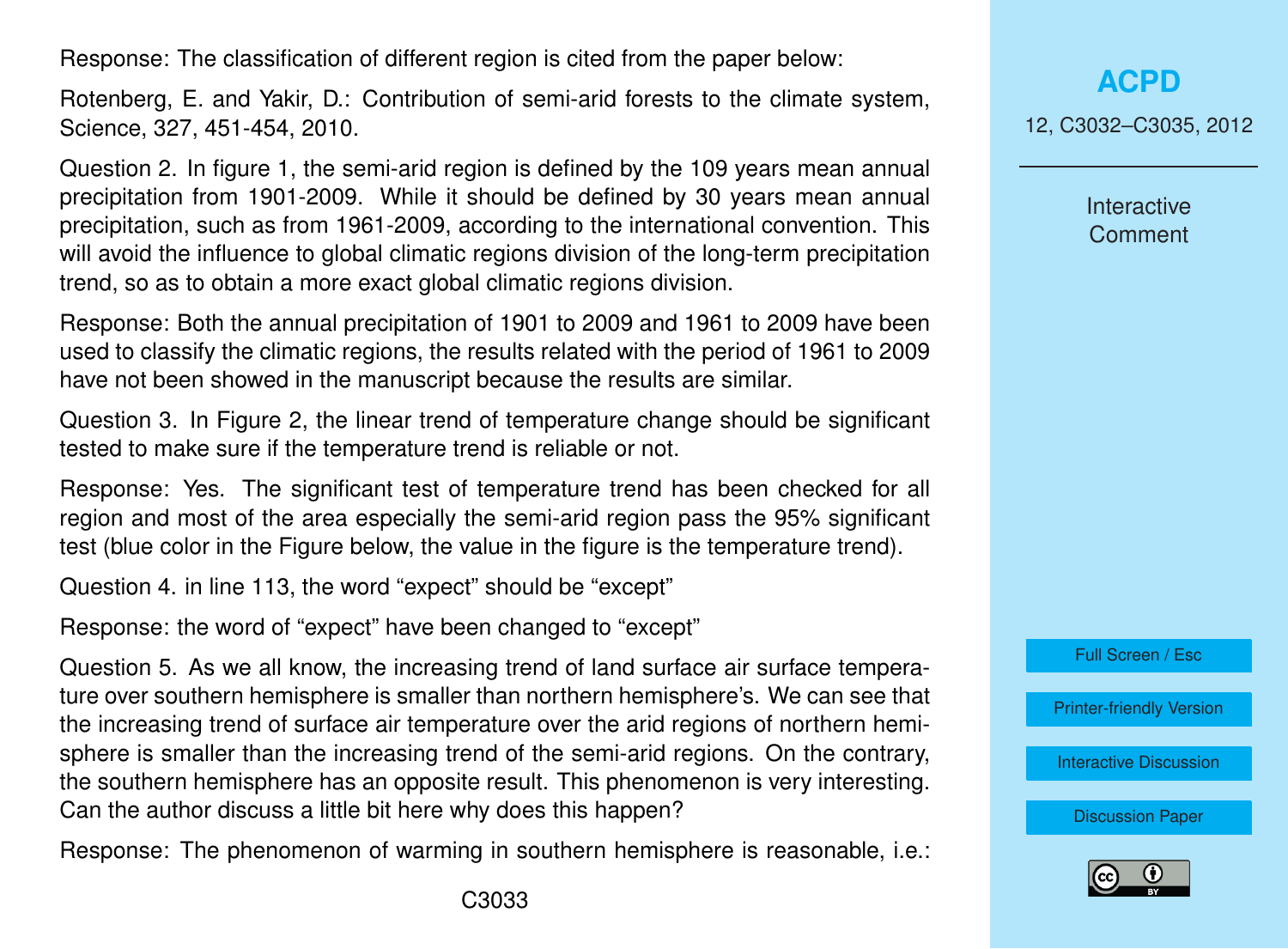the temperature trend over arid region should be faster than it over semi-arid region by following thermal theory. The enhanced warming over semi-arid region of north hemisphere may be mainly caused by human activity.

Question 6. Does the figure 4 show the trend of mean annual land surface air temperature variability?

Response: Yes, it shows kind of variability for comparing the trend difference between for arid region, semi-arid region and all land.

Question 7. According to authors results, we can find out that of north America and Europe. Why the increasing trend is the most significant? Including the reasons which the author mentioned, the author ignored the fact that, in the past few decades, also as we know warming period, most of the arid and semi-arid regions of Asia under a remarkable aridification period. This may be a possible important reason for this area has a more distinct increasing trend.

Response: Yes. We agree with reviewer's suggestion and we try to add some discussion in this revision.

Interactive comment on Atmos. Chem. Phys. Discuss., 12, 4627, 2012.

**[ACPD](http://www.atmos-chem-phys-discuss.net)**

12, C3032–C3035, 2012

Interactive **Comment** 

Full Screen / Esc

[Printer-friendly Version](http://www.atmos-chem-phys-discuss.net/12/C3032/2012/acpd-12-C3032-2012-print.pdf)

[Interactive Discussion](http://www.atmos-chem-phys-discuss.net/12/4627/2012/acpd-12-4627-2012-discussion.html)

[Discussion Paper](http://www.atmos-chem-phys-discuss.net/12/4627/2012/acpd-12-4627-2012.pdf)